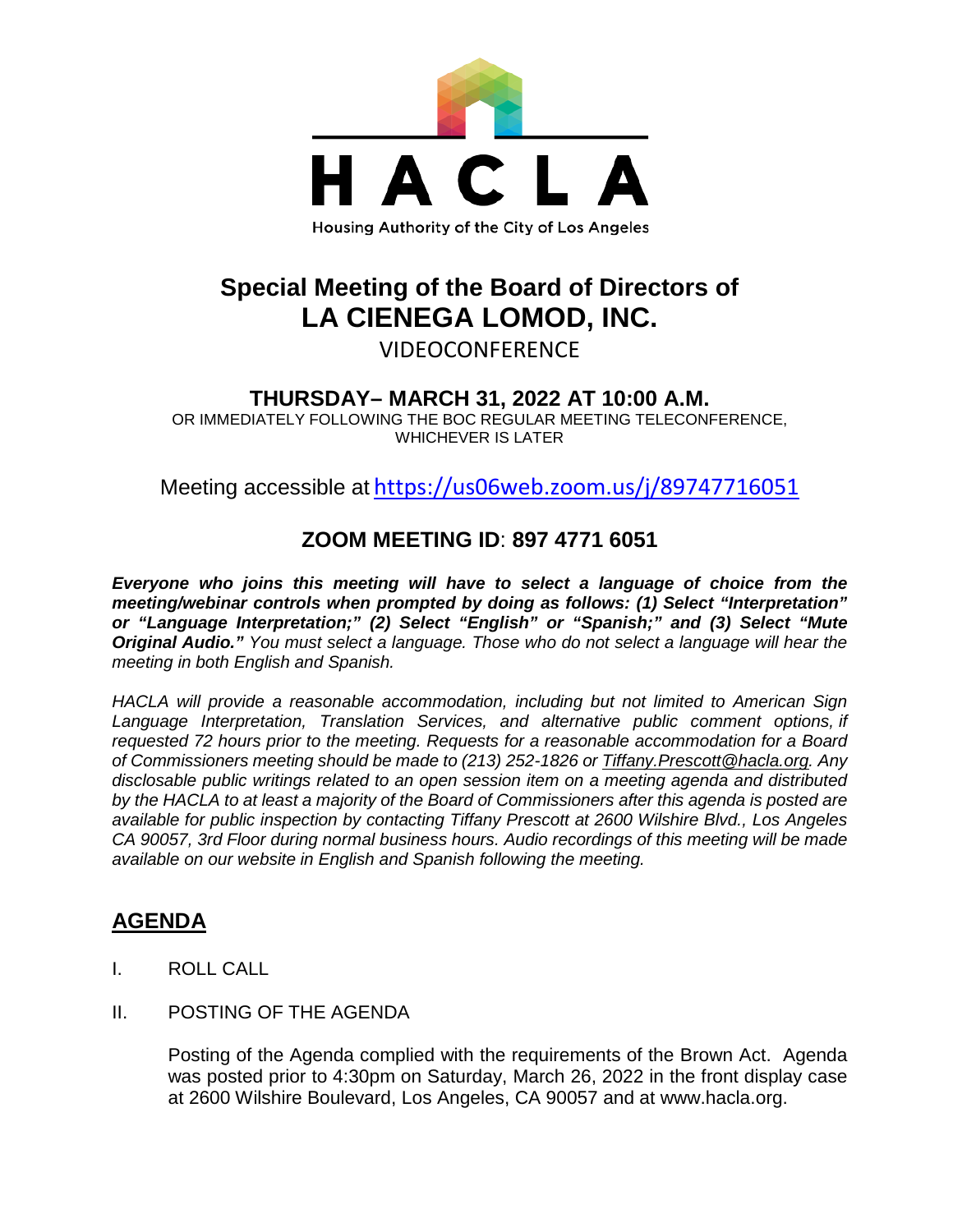#### III. PUBLIC COMMENT INSTRUCTIONS

#### **\****Please note special Videoconference Public Comment Instructions*

MEMBERS OF THE PUBLIC WHO WISH TO SPEAK ON ANY ITEM MAY PROVIDE COMMENTS VERBALLY DURING THE VIDEOCONFERENCE OR IN WRITING VIA EMAIL

- 1. **ORAL PUBLIC COMMENTS** WILL BE ACCEPTED DURING THE VIDEOCONFERENCE MEETING. TO SUBMIT ORAL PUBLIC COMMENT, YOU WILL NEED TO DOWNLOAD THE ZOOM ONLINE MEETING PLATFORM AVAILABLE AT WWW.ZOOM.COM OR CONNECT TO THE MEETING IN-BROWSER.
- If using a web browser, make sure you are using a current, up-to-date browser: Chrome 30+, Firefox 27+, Microsoft Edge 12+, Safari 7+. Certain functionality may be disabled in older browsers including Internet Explorer.
- OR, if using a smart phone, download the ZOOM application onto your phone from the Apple Store of Google Play Store and enter the meeting ID.
- Zoom requests that you enter a first and last name, which will be visible online and will be used to notify you that it is your turn to speak.
- When the Board Chair calls for the item on which you wish to speak, click on "Raise Hand" (or dial \*9 if using your phone for audio). Speakers will be notified shortly before they are called to speak by the Board Secretary. Mute all other audio before speaking, as using multiple devices can cause audio feedback.
- When called upon, unmute yourself using the screen controls (or dial \*6 if using your phone for audio). Please limit your remarks to two minutes. After the comment has been given, the microphone for the speaker's Zoom profile will be muted.
- Any person that does not adhere to the Public Comment Instructions provided herein will be dismissed from the meeting. The purpose of public comment is to allow the public to address the Board and the Board is interested in hearing from members of the public, stakeholders, and interested parties. However, speakers are asked to exercise courtesy and consider the rights of other speakers by adhering to the Special Teleconference Public Comment Instructions and if possible, refrain from unnecessary interruptions or repetition in their comments.
- We ask that you only connect to the meeting using the App or In-Browser due to interpretation and language setting limitations.

#### **ZOOM MEETING ID:** 897 4771 6051